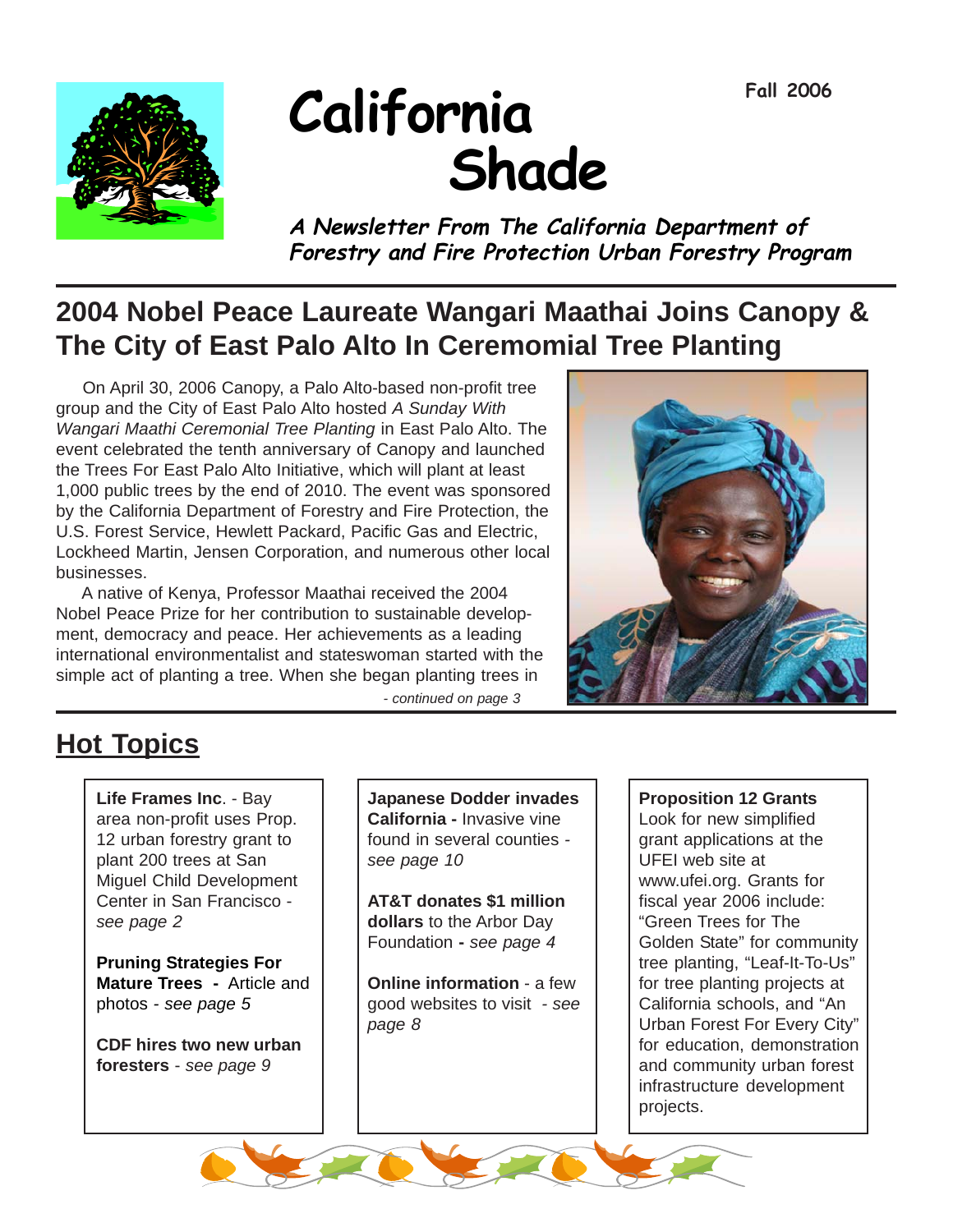## **Proposition 12**

Life Frames Inc. Uses Urban Forestry Grant to Plant 200 Trees at San Miguel Child Development Center in San Francisco

 Life Frames, Inc. and A Living Library have planted 200 California Native Trees as part of the development of two new Learning Zones at the OMI / Excelsior Living Library & Think Park at the San Miguel Child Development Center in southwest San Francisco.

 The Redwood Reading Circle, the Learning Zone and the World Stage Multicultural Learning Zone are now filled with a variety of native species of trees including redwoods, redbuds, several varieties of oaks, buckeyes, ceanothus, bigleaf maples, bay laurel, toyon, and others. The trees were funded by a Proposition 12 grant through the California Department of Forestry and Fire Protection's Urban Forestry Program.

"My students are very excited about the

transformation that's happening in our yard," said Aurora Hernandez, Lead Teacher at San Miguel Child Development Center. "They are eager to go and work, collecting rocks, spreading soil and planting trees and seeds. We brought out books to our new Redwood Reading Circle and they were overwhelmingly joyous."

 Ten students from Grinnell College in Iowa flew to San Francisco and spent their spring break preparing



Site of the Redwood Reading Circle before planting.



Children skip through the Redwood Reading Circle at A Living Library & Think Park .

the ground and then planting the trees with students from San Miguel Child Development Center, James Denman Middle School and Lick Wilmerding High School and with A Living Library teachers. Doug Wildman of Friends of the Urban Forest demonstrated the correct way to plant a tree, insert stakes,and tie the trees.

> Grinnell student Elisa McCool said, "I would definitely say that being involved in A Living Library was a fulfilling, holistic, and nurturing experience. I felt really engaged and involved and it was gratifying to begin to transform an area of concrete into a living, dynamic, beautiful learning and teaching environment."

> Gary Louie, Project Manager of the Facilities Department of San Francisco Unified School District, said, "I was very impressed to be in an urban setting to see A Living Library, such a positive program where students and the community come together to make it a reality. It's wonderful to see a garden like this with native trees. We hope it becomes a showcase and model for other school programs."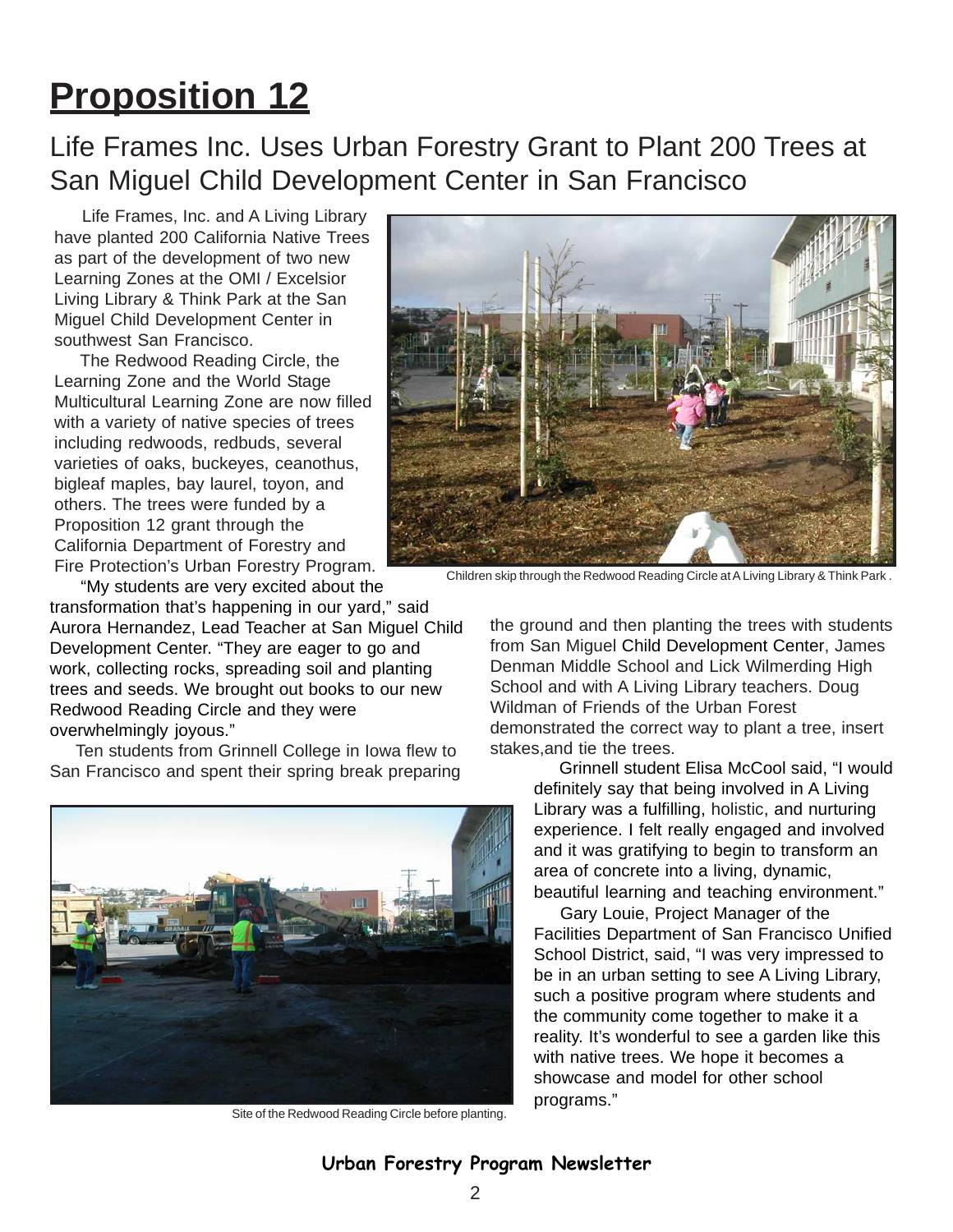the mid 1970s, it was to address problems that poor women faced because of uncontrolled deforestation. She realized that without trees these women lacked the environmental benefits trees provide: shade from the hot sun, firewood for cooking, fruit for their families, wood for building material, and the vital income and self-reliance that comes through the sale of tree-related products. She developed this concept into a broad-based grassroots organization, the Green Belt Movement, which in turn led to the planting of more than 30 million trees in Africa. In a Time magazine interview after she was awarded the Nobel Peace Prize she was asked, "What next?" "More trees," she answered, "I will grow more trees."

 The community tree planting took place at the intersection of Bay & Newbridge Roads in East Palo Alto with presentations by Ruben Grijalva, Director of the California Department of Forestry & Fire Protection, and Ruben Abrica, Mayor of East Palo Alto. Children and adults alike joined Professor Maathai in planting the trees that will grow into the Wangari Maathai Grove. The evening program featured a dinner and keynote address from Professor Maathai.

 *"When we plant trees, we plant the seeds of peace and the seeds of hope."*

*-Professor Wangari Maathai*

 Canopy, a Palo Alto-based urban forest advocacy organization that works to educate, inspire and engage the community as stewards of young and mature trees, has partnered with the City of East Palo Alto in The Trees for East Palo Alto Initiative. This cooperative effort will plant and install irrigation for 1,000 public trees by the end of 2010, provide three years of follow-up care, educate residents in the planting and care of community trees and assist the City of East Palo Alto in creating a comprehensive municipal urban forestry program. Canopy recently secured a \$142,000 Proposition 12 grant through the Department of Forestry & Fire Protection's Urban Forestry Program that will cover the planting of more than six hundred trees in areas that currently have little to no vegetation and will also fund the intiation of an urban forestry program within the City of East Palo Alto.

Right: Glenn Flamik, Urban Forestry Program Administrator for the California Department of Forestry & Fire Protection, helps Bakari Spencer, age 4, plant one of the trees in the Wangari Maathai Grove. More than 350 people turned out for the planting and dedication ceremonies.



## **The Wangari Maathai Grove**

The tree species planted to create the Wangari Maathai Grove were selected to symbolize the many cultures and parts of the world represented in the East Palo Alto population and for their adaptability to the East Bay's climate and soil.

**Olea africana - African Olive:** Native to a large area of Africa, this savanna tree is very similar to the Mediterranean olive which grows well in this area. An olive branch is a universal symbol of peace.

**Persea 'Mexicola Grande' - Avocado:** A strain of small-fruited avocado native to Mexico, this variety has been chosen for its ability to withstand cold temperatures.

**Persea 'Fuerte' - Avacado:** A commercial strain of large-fruited avacado that is a hybrid of West Indian and Central American avocado varieties.

**Casimiroa edulis - White Sapote:** This productive fruit tree native to the highlands of central Mexico has large sweet fruit with white or yellow custardy flesh.

**Metrosidero excelsa - New Zealand Christmas Tree:** This hardy south pacific evergreen tree produces a good show of red flowers in the summer with a few flowers through much of the year.

**Arbutus 'Marina' - Marina Madrone:** This tree shares the beautiful bark and trunk of the California madrone, but is smaller. It is native to San Franicsco and serves as the local addition to the grove. It is also noted for its abundant flowers and red and yellow fruit.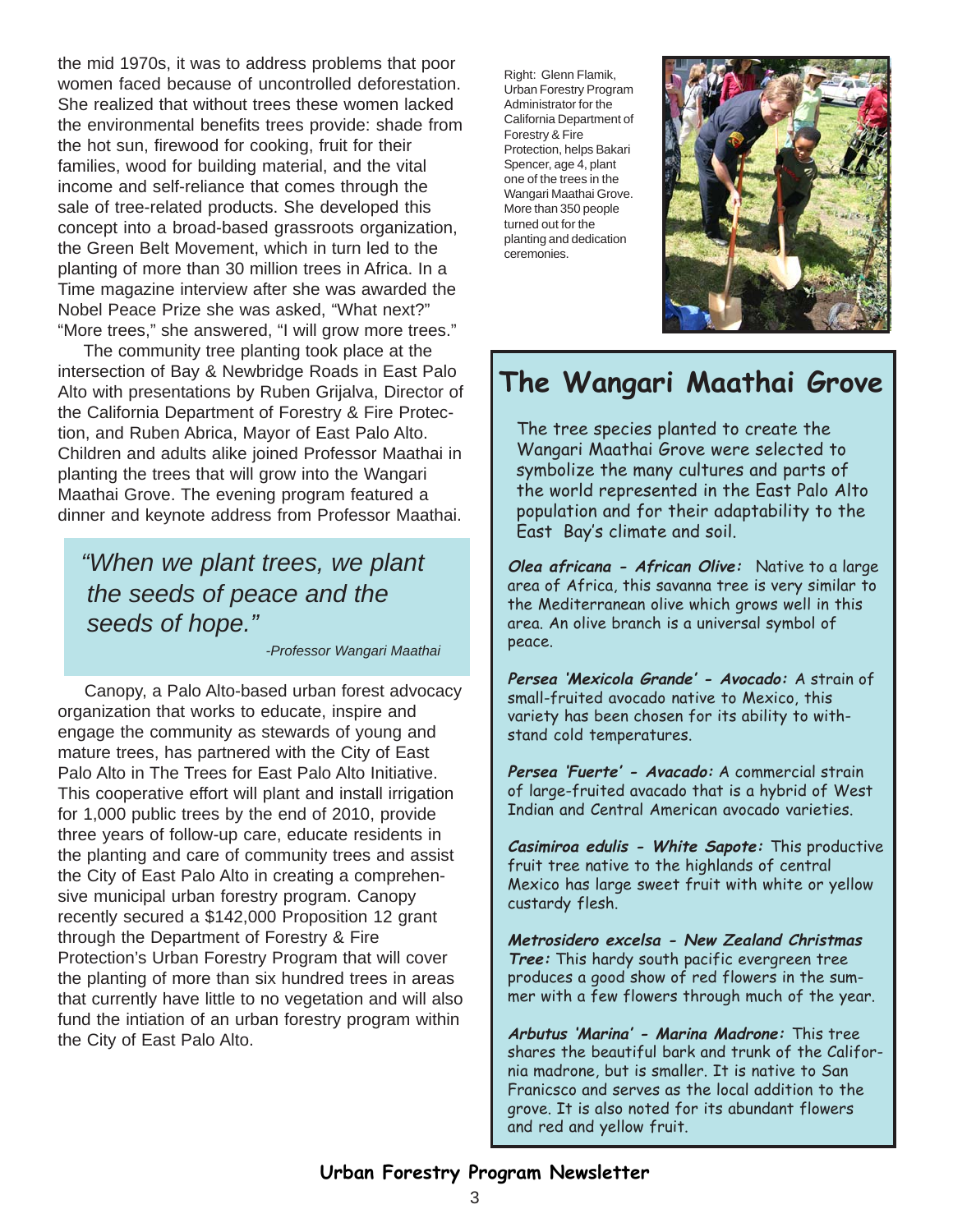## **AT&T Donates \$1,000,000 to the National Arbor Day Foundation**

 On Friday, April 21, 2006, standing atop the Fresno Grizzlies' dugout between the  $5<sup>th</sup>$  and  $6<sup>th</sup>$  innings, with lightning flashing, thunder clapping, and rain pouring, AT&T Pioneers presented a check to the National Arbor Day Foundation for \$1,000,000. On hand to accept the check on behalf of the National Arbor Day Foundation was Darla Mills, Forestry Assistant II from the California Department of Forestry and Fire Protection's Urban Forestry program.

 AT&T Pioneers was founded in 1911 as the volunteer arm of AT&T. Today it is an employee group consisting of almost 800,000 current and retired AT&T



employees who have pledged to make Below: Check presentation ceremony at the Fresno Grizzlies baseball game.

their communities better places to live. In order to help conserve natural resources, AT&T collaborated with AT&T Pioneers to spread the word regarding a paperless billing campaign. AT&T agreed to donate one dollar to the National Arbor Day Foundation for every customer that signed up for paperless billing. The company had no idea what the response would be and were completely overjoyed when the millionth customer signed up.

### **Goleta Valley Beautiful Plants Live Oak Tree In Honor of CDF**

 On May 20, 2006 the Goleta Valley Beautiful Board of Directors presented an Honor Tree Award to the California Department of Forestry & Fire Protection (CDF) at their 32nd Annual Awards Banquet. The award recognizes CDF for their commitment to enhancing the beauty of Goleta and the Santa Barbara Community. Goleta Valley Beautiful, a non-profit organization for tree education, youth community activity, urban forestry management and neighborhood beautification advocacy has planted a Coast Live Oak tree at the Page

Youth Center in Santa Barbara, California near a collection of other Honor Trees. The plaque shown at the right is located at the foot of the tree.

 Goleta Valley Beautiful has planted more than 800 trees in the Goleta area using Proposition 12-funded tree planting grants awarded through CDF's Urban Forestry Program. In addition to providing shade trees along public rights of way and in selected public parks, the group used their grants to establish a Memorial Grove for firefighters at the site of the Santa Barbara County Fire Administration Headquarters. Fifty-four coast live oak trees now line the entry way to the Fire Administration Building and feature a memorial plaque at the foot of each tree. Goleta Valley Beautiful also planted shade trees for a large Little League play area and for a 33-acre residential treatment center for children ages 8 - 17 with developmental disabilities or dual diagnosis.

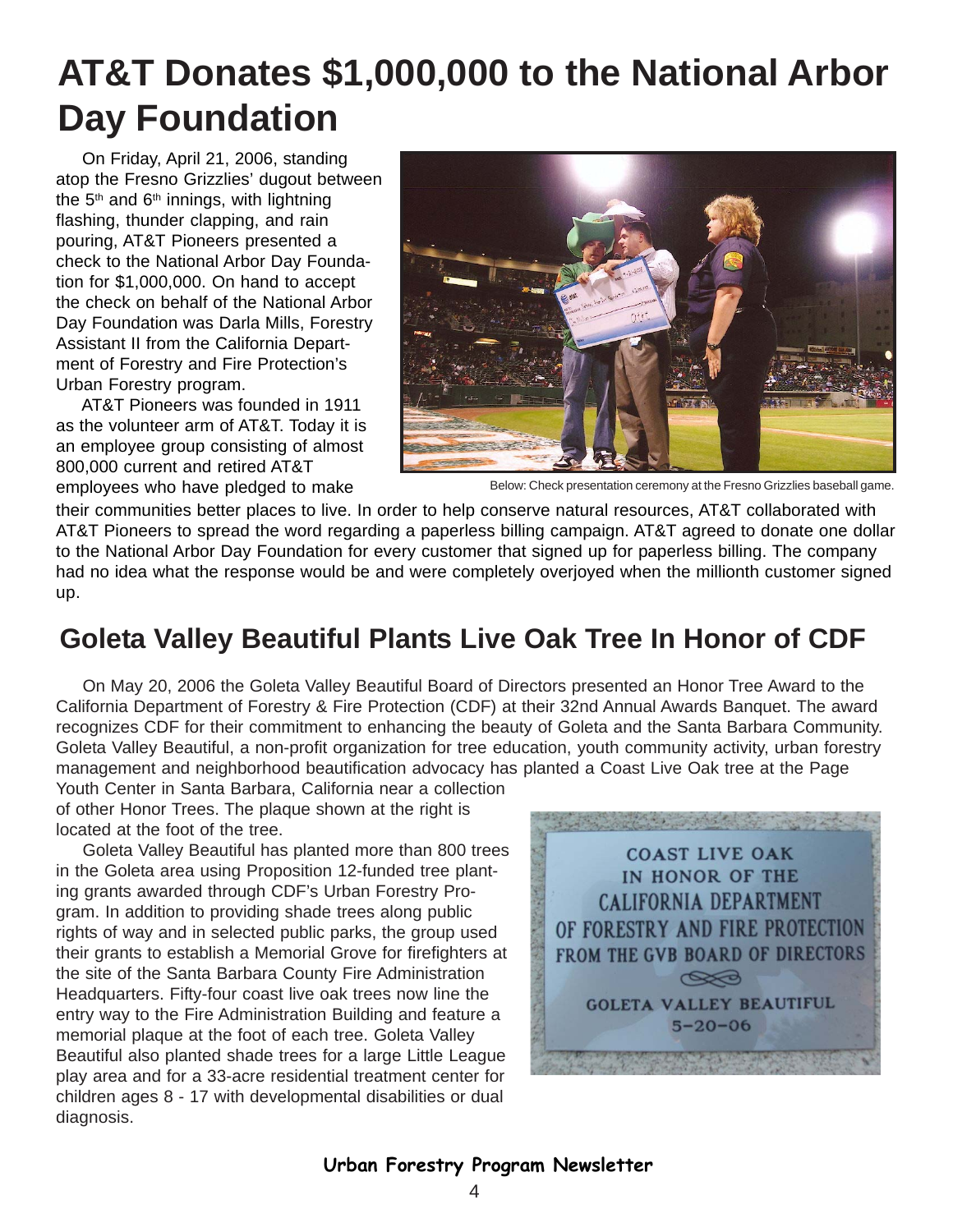## **Pruning Strategies For Mature Trees**

#### By Bruce W. Hagen

 The most compelling reason to prune mature landscape trees is to reduce their risk of failure. This may involve the removal of dead, decayed and weakly-attached branches, shortening (reducing) competing leaders — particularly those originating low on a tree, and thinning to reduce wind resistance or 'end weight.' Long, heavy or poorly tapered branches can also be problematic and should be considered when assessing a tree for pruning. Priority should be given to improving branch spacing, influencing branch size relative to the trunk or parent branch, and changing branch orientation and growth rate. Making proper pruning cuts, keeping them as small as possible and removing as few living branches as necessary to meet the objective should be the arborist's primary goal.

 Pruning of mature trees should always be approached with restraint and a thorough understanding of tree structure and function. After all, pruning is a wounding process that reduces leaf surface area and photosynthetic capacity. Furthermore, the resulting wounds provide avenues through which wood decay fungi can invade. To resist invading pathogens and prevent decay, injured tees must then expend stored energy to form callous tissue that will ultimately close the wounds. The removal of living branches, buds and embryonic stems with leaves can stimulate (invigorate) growth



in the remaining branches and buds. Finally, pruning can greatly alter tree architecture positively or negatively.

**Structural** pruning is the removal or shortening of live branches or stems to influence orientation, spacing, growth rate (subordination or invigoration), size relationship,

strength of attachment and ultimate size of branches. It is most appropriate for young trees and those that are not yet mature. The term subordination has been proposed for the shortening of competing or codominant branches. Gilman (2002) defines subordination pruning as "the



removal, typically the upright or end portion of a parent branch or stems, to slow growth rate, so other portions of the tree grow faster." Thus, subordination, which shortens a branch or competing leader to a lower, lateral branch can be used to reduce branch weight, change branch orientation or alter growth rate to improve the size of a pruned branch relative to the trunk/parent branch.

 Structural pruning of mature and over-mature trees can be problematic because structure is well established, growth is relatively minimal, and often there are a number of serious defects. In many cases, it's too late to correct these problems easily. Emphasis then should be placed on keeping such trees relatively safe and healthy by removing large dead branches and large branch stubs, shortening long heavy branches and by avoiding unnecessary removal of living branches, particularly in the interior of the crown. Large competing branches should be reduced moderately to lessen end-weight and risk of failure. Those with included bark should also be reduced, but supplemental support systems may be needed to ensure adequate safety. This helps avoid making large wounds. If moderate thinning is the objective remove only small branches (less than four inches in diameter) in the outer canopy. Avoid removing main scaffolds and secondary limbs. Branches that are more than about a third the diameter of the trunk, and those that are more than about 15 years old (depending on species and other factors) may not be able to restrict spread of decay following removal (Gilman 2002).

 The pruning of large older trees that have never been structurally pruned and those that have been lion-tailed is a challenge. Over-mature and declining trees are particularly prone to failure due to increasing size and slow growth. Such trees are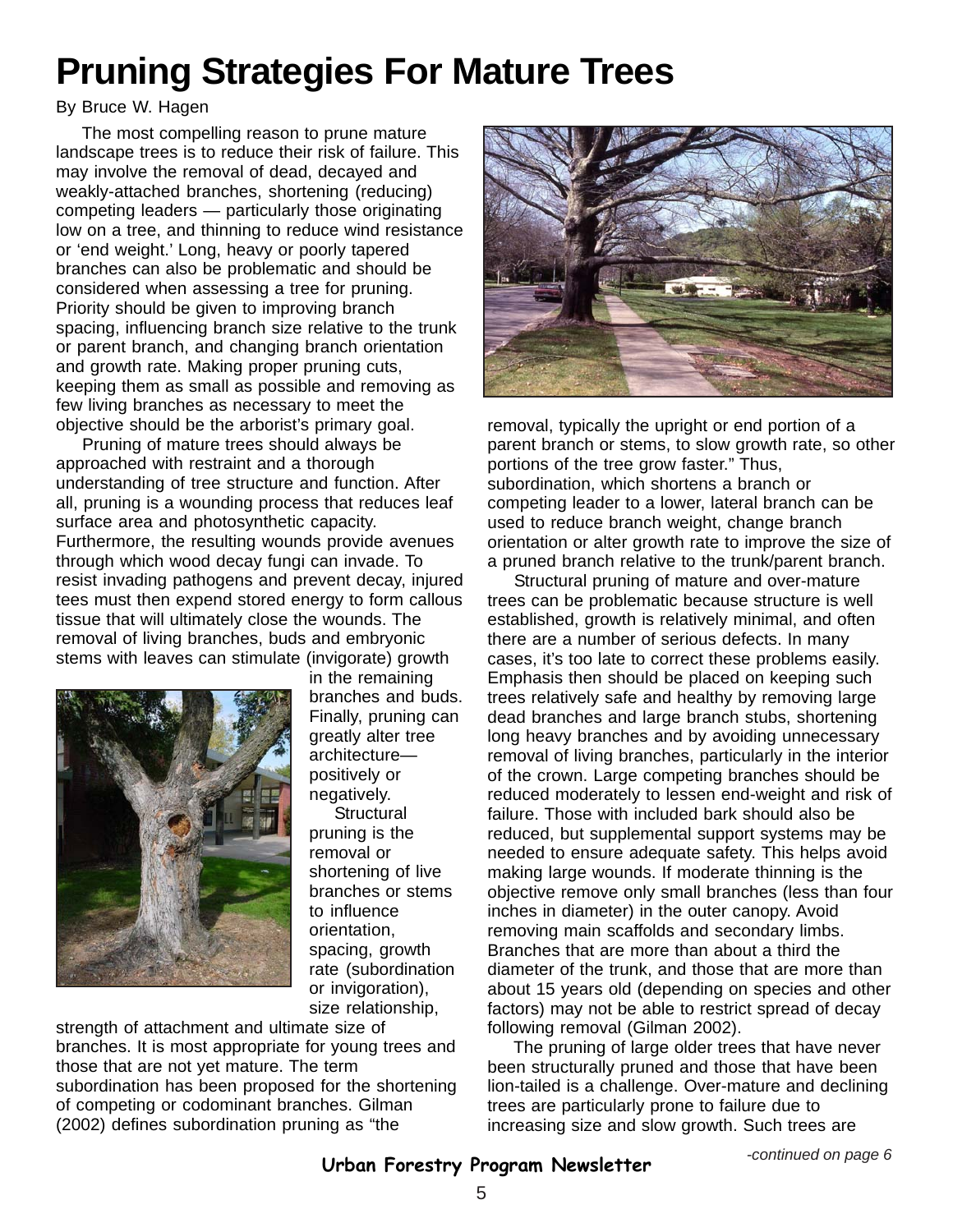#### *-continued from page 5*

unable to produce enough annual increment growth to offset increasing branch weight and/or developing decay. Weight reduction in older trees should be considered, but leaf surface area is critical. Emphasis must be placed on reducing excessive end weight and/or crown reduction to prevent branch failure. Crown reduction–the selective pruning of branches in the outer crown to decrease height and spread, can significantly lessen the risk of branch failure or uprooting. Adequately reducing the crown of large trees often requires making relatively large 'reduction' cuts–greater than 4-inches in diameter. Such cuts are more likely to develop a column of decay because there is no natural protection zone to resist pathogens. Branch protection zones occur only within the branch collar of lateral branches that are relatively smaller than the trunk or parent branch. Smaller reductions cuts, though, are more likely to close without developing appreciable decay. The goal should be to remove as little foliage as possible, while meeting the objective of weight and height



reduction. Work on declining trees is best done over several years to reduce stress. Unless there are no other options, large pruning wounds should be avoided. Trunk decay is often the result of removing large scaffold branches or codominant branches. Such wounds usually close slowly and branch protection zones, should there be any, are typically weak. Large pruning wounds that cut across heartwood can result in significant decay.

 In cases where trees have grown too large or have become hazardous due to root decay, restricted root zone, weak branches, etc. crown reduction may be the next to last resort. Practitioner must recognize that tree canopies can only be reduced to a limited extent without causing stimulating profuse sprouting, sunburn damage or initiating serious branch decay. When crown reduction is warranted, shorten (reduce) branches in outer canopy back to laterals that are 1/3 to 1/2 the diameter of the branch being removed. Branches larger than four inches in diameter generally

should not be reduced unless there are no other alternatives. When moderate crown reduction is unlikely to mitigate a particular hazard and there is a desire to avoid removal, topping may be the only option make the tree safe, although it is generally considered to be unacceptable for most trees. Trees pruned in this manner will require careful monitoring and additional maintenance.

 The appropriate strategy for pruning mature trees will depend on the tree's species, age, size, condition health and objective. Considerations must be given to the trees' history of failure, type and severity of structural defect including decay and environmental factors such as wind, topography, soil factors, etc., that could contribute to failure.

#### **Excessive thinning**

 Although young trees are fairly tolerant of pruning in excess of 25 percent of the foliage, mature, over mature and stressed trees are sensitive to the loss of even 10 percent of their foliage. Excessive thinning may cause such trees to decline or predispose them to secondary pests due to the stress.

 Current pruning practices, rather than focusing on mitigating potential structural problems, emphasize thinning and removal of dead branches. The practice of 'crown thinning'– the selective removal of small, live branches throughout the crown to reduce leaf surface area, serves little or no purpose in most cases. It's a little like 'bloodletting', an archaic medical practice abandoned at the end of the 19<sup>th</sup> century. The intent was to cleanse the body of impurities or to allow evil spirits to escape. The premise seemed logical at the time but the science was faulty. We now know that bloodletting can be harmful, particularly when it is done to excess. The same can be said of thinning. The removal of the larger dead branches is quite justifiable because it reduces risk potential. Moreover, the pruning of large, dead branch stubs is thought to prevent or reduce the development of many wood decay organisms by facilitating more rapid closure of the branch collar.

 The ANSI A300 (Part 1) Pruning Standards define thinning as the "selective pruning to improve branch spacing, direct growth, eliminate weak and defective branches, reduce end-weight and wind sail or to reduce branch weight. The majority of these branches should be removed from the outer third of the crown. Thinning should leave trees with a generally symmetrical crown and with an even distribution of branches on individual limbs and throughout the crown." Furthermore, the standards state "not more than 25 percent of a tree's foliage should be removed within an annual growing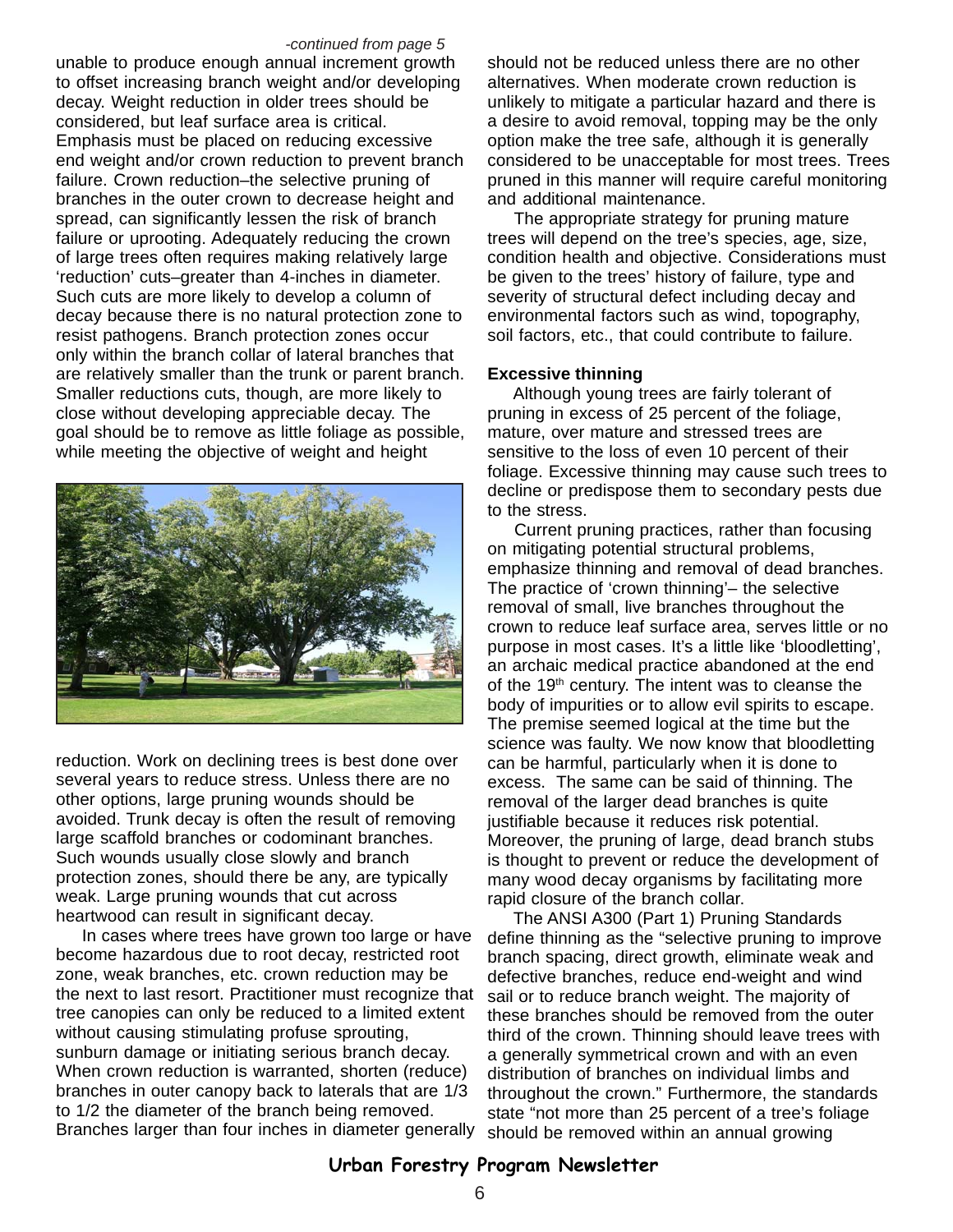#### *-continued from page 6*

season." It adds that the percentage of crown thinning must be adjusted to account for inherent tolerance, age and condition, and environmental factors.

 'Thinning' to open a tree's canopy is not necessarily a problem unless too much of the foliage is removed. Health, vitality, age and species characteristics must be considered when determining a tree's tolerance to foliage loss. The objective of pruning also determines how much pruning is needed. At any rate, removing more than 25 percent of the crown is seldom warranted, and is usually counterproductive. Excessive thinning of trees with dense crowns to reduce wind-sail and potential for

toppling may actually increase potential for limb breakage by allowing thinned branches to sway more freely. Removing more than 20 percent of the canopy often stimulates vigorous growth, increasing foliage density to a level greater than that prior to pruning. The typical



response to excess thinning is increased shoot elongation and epicormic sprouting along previously shaded branches. In this manner, excessive thinning creates additional work because these dense sprouts must then be managed. Many tree care companies simply remove the sprouts during the next pruning cycle. In general, sprouts should be selectively 'thinned' rather than removed, because they produce needed energy. The more vigorous shoots can be shortened and cultured as potential branches.

 One of the most visible effects of excessive pruning is the release of latent (epicormic) buds– sprouting due to the exposure of previously shaded bark to sunlight. Sprout growth is typically quite vigorous because there is a surplus of water, minerals and stored energy, and because hormonal regulation has been disrupted. Growth in the unpruned branches is also increased because fewer growing points remain. Carbohydrate reserves are tapped to produce sprouts. Reserve energy is also diverted to wound sites to resist decay (CODIT). The overall effect is stress and weakened natural defenses. Other impacts include

an altered architecture with increased hazard potential. In addition, excessive pruning done at the wrong time can lead to sunburn damage to the bark of newly exposed branches. Furthermore, the exposure of previously shaded bark can lead to sunburned tissue. The bottom line is that excessive pruning affects health, appearance, structure, and increases maintenance costs.

 It should be noted that moderate thinning may be useful to reduce wind-sail in trees in windy areas and those growing in shallow, wet or coarse soils. Crown thinning may also help to reduce damage due to snow-loading. Trees weakened by decay and those with girdling roots or other serious root defects may also be candidates for moderate thinning and crown reduction. Selective thinning to reduce end-weight, or shorten (reduce) branches can reduce limb weight in order to compensate for structural defects. Trees plagued by certain leaf diseases may also benefit from moderate thinning.

 A misconception that still persists is that thinning the crown is beneficial because it increases light



and wind penetration into the canopy. Despite relatively low light levels, interior foliage in many trees is productive. Sunflecks are short duration points of light that penetrate a tree's crown as the sun moves. These bursts of full sunlight play an important role in temporarily increasing photosynthesis. Additional light enters the crown as leaves and branches move in the wind. The level of light intensity, though, varies greatly by species and is dependent on crown shape and foliage density. Little interior foliage forms in trees with very dense canopies. In most trees, though, foliage extends well into the inner crown where diffuse light or full sun enters for short periods. Interior foliage (shadeleaves) can function at a relatively low light intensity. Branches that are no longer productive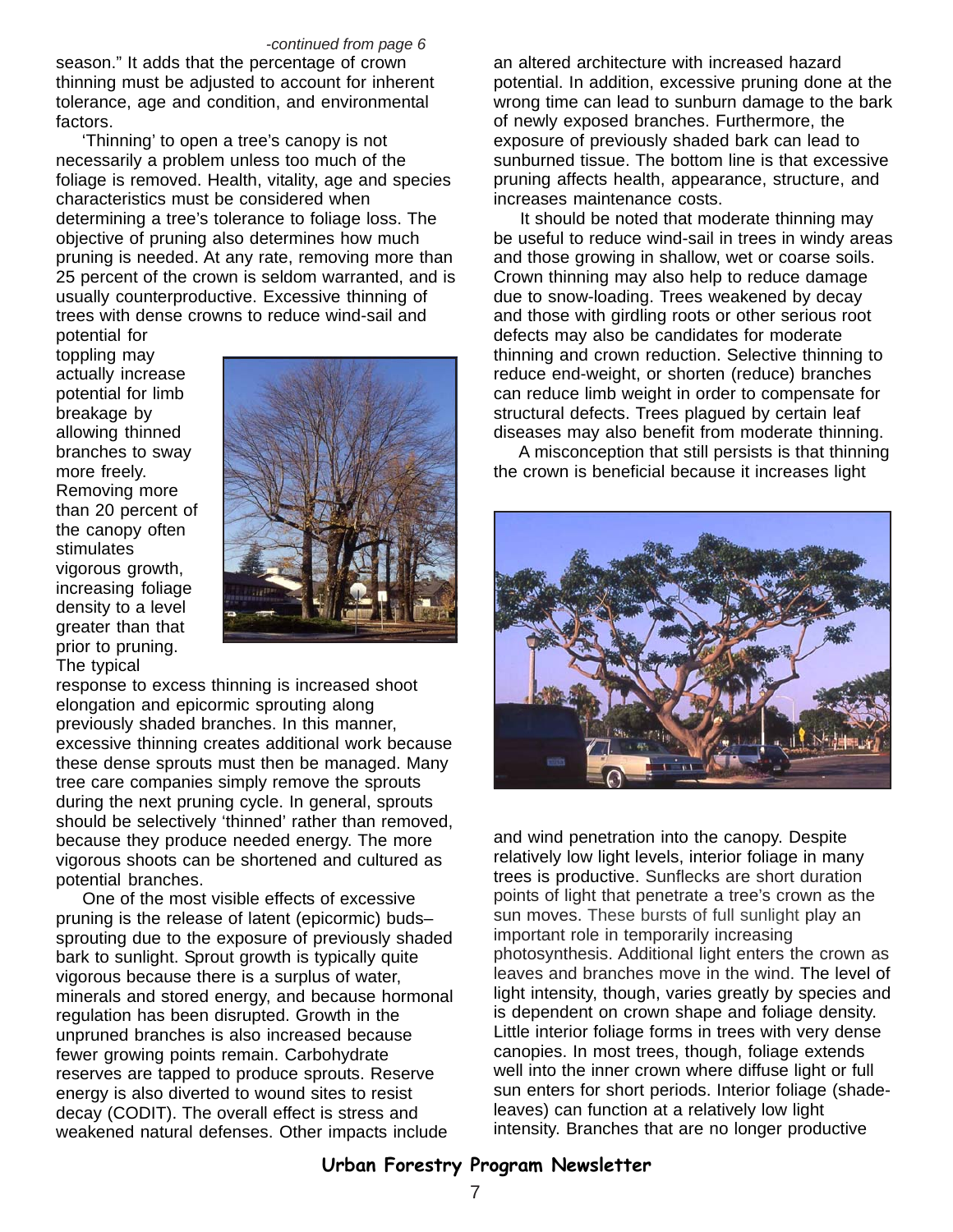#### *-continued from page 7*

are simply shed. This is a natural process and generally not a concern. Because density of interior foliage varies by species, moderate thinning may be useful to stimulate and retain inner branches to aid in developing branch taper in large, wide spreading

trees. The need for thinning is justified by species characteristics, failure patterns, age, size, environmental factors, objective, etc.

 'Lion's-tailing', another common pruning practice, is problematic. It involves the removal of many of the inner and lower laterals, which shifts



growth and the load-bearing surface toward the top of the tree, placing greater stress on the scaffold branches and trunk. Lower laterals are vital because they help to distribute wind loading more evenly and dampen the effects of strong wind. Furthermore, they increase branch taper, reducing the potential for branch breakage. Lion-tailed branches, which typically grow vigorously, add little caliper below the foliage. One further complication is that the branches are often weakened by decay due to the number, size and quality of pruning cuts made to strip out the laterals. So, lion's tailing weakens branch structure, increases limb breakage potential, stimulates water sprouts and can lead to sunburn injury. Of greater concern, though, is that this practice leaves few options in the future to shorten overly long branches or reduce end-weight. In many cases, removing critical, outer canopy foliage, cabling heavy branches or removing large branches are the only options left to maintain safety.

 Arborists must start using a more prescriptive approach to pruning rather than applying the same treatment to all trees. Pruning must be based on more than minimal pruning standard, aesthetics or outmoded ideas. What is needed is a more comprehensive guide reflecting the current sciencebased knowledge about tree structure, biology and response to pruning. One publication: *An Illustrated Guide to Pruning*, Second Edition, authored by Dr. Ed Gilman's of Florida State University– meets that need. This book is the most detailed,

comprehensive and reasoned publication now available. Arborists would do well to study it.

**Reference**: Gilman, Edward F. 2002. An Illustrated Guide to Pruning. 2<sup>nd.</sup> ed. Delmar, Albany New York

### **Online Information...**

**A new website tool** for homeowners living in forested native tree environments, *ForesTree* contains information on over 60 insects and diseases as well as useful information on preventive tree care practives and where to get additional technical help if needed. Visit www.ufei.org/forestree for more information.

**The Environmental Protection Agency** has launched its new online urban heat island Mitigation Impact Screening Tool (MIST) at www.epa.gov/heatisland. MIST provides urban planners and environmental policy makers with a web-based means of assessing the range of likely impacts of heat island mitigation strategies averaged at the city scale.

**Trees in our communitites** A well-treed city can improve air quality by trapping particulate matter and filtering harmful pollutants. The Environmental Protection Agency has recently made provisions for urban trees to be included in State Implementation Plans to improve air qualtiy. The USDA Forest Service has recently developed a new website for "Building the Case for Urban Tree Canopy Inclusion in State Implementation Plans". Fore more information visit www.treescleanair.org.

**Watershed 263** - Soundprint, with support from American Forests and the US Forest Service, recently produced a series of documentaries on the value of urban forests. The website is located at www.trees.soundprint.org.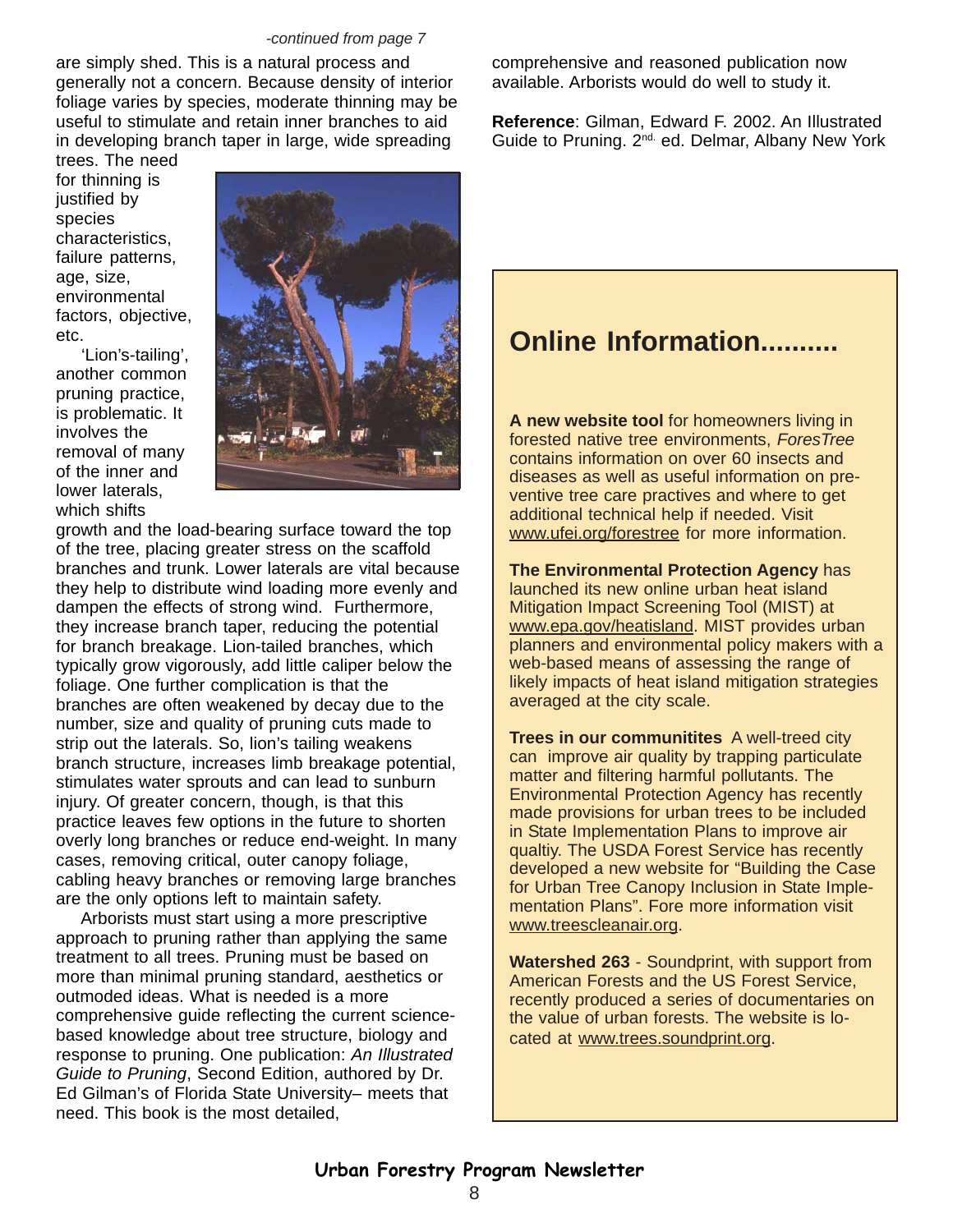## CDF Welcomes Two New Urban Foresters

Lynnette Short, a field Forestry Assistant II for the San Diego Unit of the California Department of Forestry and Fire Protection (CDF) has been appointed to one of two Regional Urban Forestry Specialists' positions serving the greater southern California regional area. She replaces Eric Oldar, who retired earlier in 2005.

 Short was born in the San Diego area and spent much of her childhood in the Escondido area. She received a Bachelor of Science degree in natural resource management from Cal-Poly San Luis Obispo in 2003. She began her career with CDF as a seasonal firefighter in San Diego County and returned to work for CDF full time upon her graduation. Lynnette plans to continue her career with CDF by focusing her attention on the urban forestry needs of the greater San Diego area.







Abigail Forrest, a field Forestry Assistant II for the San Bernardino Unit of the California Department of Forestry and Fire Protection (CDF) has been appointed to one of two Regional Urban Forestry Specialists' positions serving the greater southern California regional area. She replaces John Melvin, who transferred earlier this year to fill a like position serving Northern California.

 Forrest was born in Southern California and spent much of her childhood in Lake Arrowhead, a mountain resort within the Southern California area. She received a Bachelor of Science degree in natural resource management from Cal-Poly San Luis Obispo in 2002. She began her career with CDF in 1998 as a seasonal firefighter,



serving in a seasonal capacity for both San Bernardino and San Luis Obispo counties for a total of five seasons. Following in the footsteps of her father, Doug Forrest, currently an Assistant Chief with CDF in Sacramento, Abigail has chosen a career path that keeps the "Forrest" growing in public service.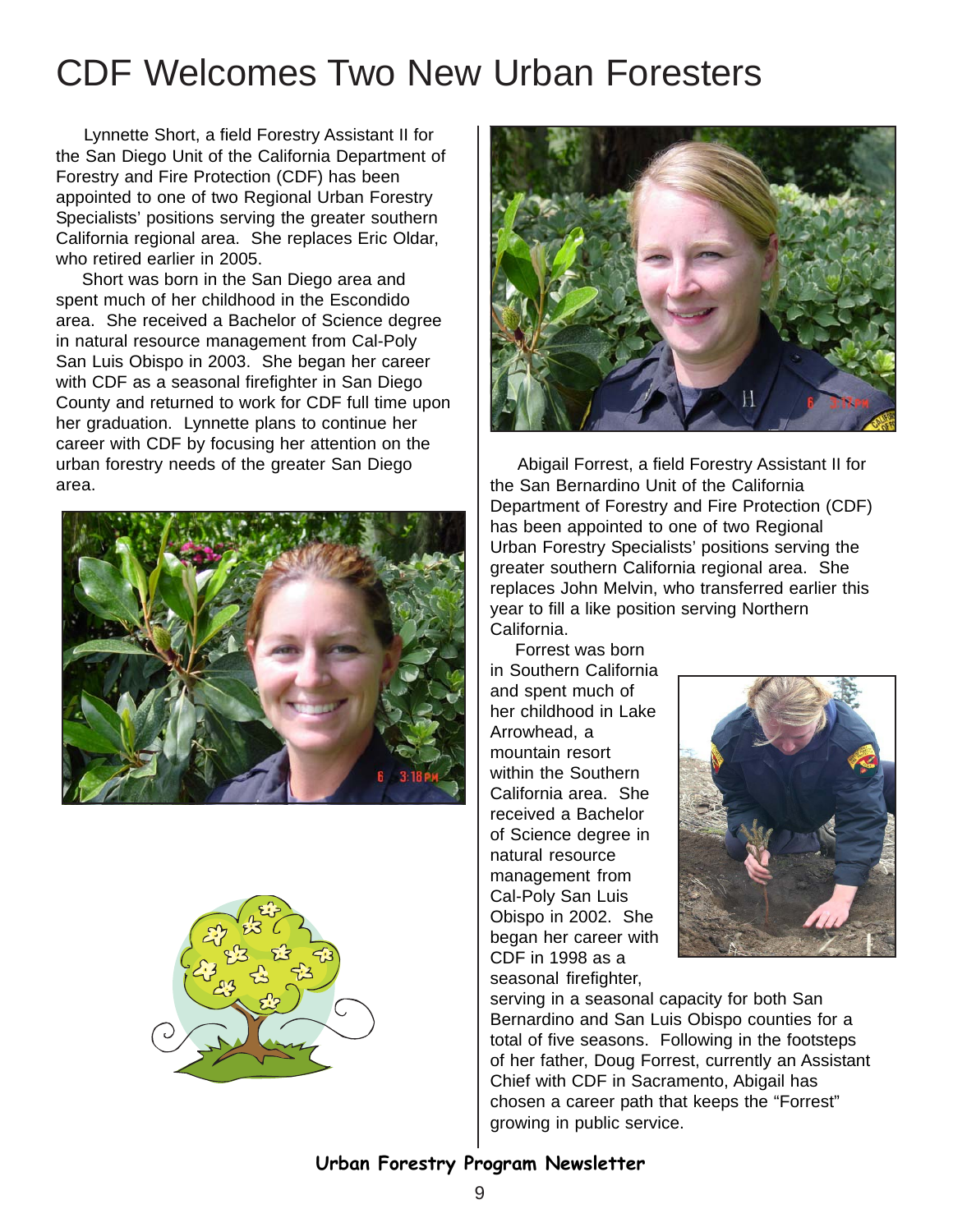## Invasive Vine Threatens Trees and Shrubs  *Japanese Dodder Vine Found In Several California Counties*

 Japanese dodder (Cuscuta japonica choisy), also known as "devil's guts," was first found in the United States in 1941. Since that time it has been eradicated in several southern states and is currently reported in Texas, South Carolina, Florida and California. This species of Dodder is not known to be toxic. It is an aggressive vine that attaches itself to its host and literally sucks the life from it by sinking its roots into the vascular system of the plant or tree. Once the vine is attached to a host it no longer needs its roots in the soil for nutrients, and relys solely on the host plant for sustenance. The vine also blocks sunlight by thickly shrouding its host with bright yellowish orange stems that twine around the host plants' own stems. It can grow up to six inches per day.

 The vine germinates in the spring near the soil surface, flowers in late summer and fruits in early fall. Flowers are small, (1/8 inch) and are bellshaped and cream-colored. The fruit is a small capsule with up to four coffee grain-sized seeds which are rough and irregularly ovate. A single plant can produce over 2,000 seeds, which remain viable for up to 20 years. It can also reproduce via fragmentation and attachment to a new host.

 While there are 50 other dodder species native to the United States, officials suspect the Japanese dodder was imported for use as an herbal medicine. Many cultures have used dodders for medicinal purposes, including the American Indians who used them to treat tuberculosis. Early American settlers used dodders in a bath for children with fever and it is used in Asian medicine for a variety of ailments.

 In California, the Japanese dodder has been reported in Yolo, Contra Costa, Sacramento, Shasta, Los Angeles and Yuba counties. It poses a threat to trees and shrubs, and crops such as alfalfa, asparagus and tomatoes.

 If you find an infestation of Japanese Dodder do not attempt to remove or control it. Document the location, collect a sample of the plant and send to Fred Hrusa, California Department of Food and Agriculture, Plant Pest Diagonstics Center, 3294 Meadowview Road, Sacramento, CA 95832. Call 916-262-1100 with sampling procedure questions. If your infestation is confirmed as Japanese dodder, contact Steve Schoenig, Weed Eradication Program Manager, sschoenig@cdfa.ca.gov, 916-654-0768.



<sup>\*\*</sup> Photos courtesy of the Napa Farm Bureau at info@napafarmbureau.org